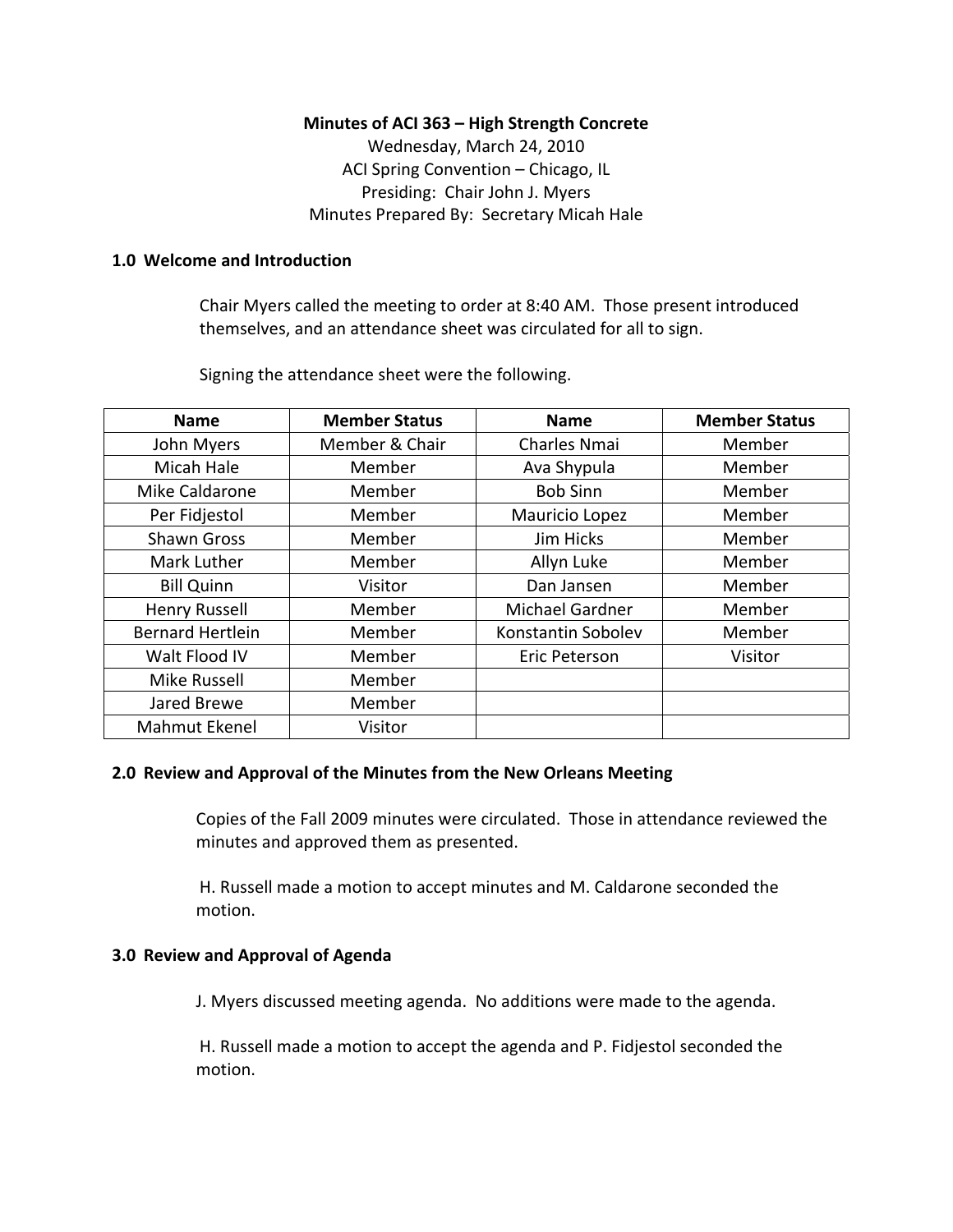#### **4.0 Committee Membership**

J. Myers updated the committee on membership. The total membership has increased from 58 total members (29 voting members, 26 associate members, and 3 consulting members) to 61 members (31 voting members, 27 associate members, and 3 consulting members).

# **5.0 Update Future Session**

M. Hale will work with ACI 423 (Prestressed Concrete) on a High Strength SCC Session for the Tampa Convention.

J. Myers commented that ACI is moving one of the yearly conventions to a smaller market. At the smaller markets, the conventions will focus on committee meetings. He also stated session times will change from a 3 hour format to a 2 hour format.

# **6.0 Status of 363R‐10 "Report on High Strength Concrete"**

J. Myers reported that the document is complete and thanked everyone for their work on the document. He also stated that committee members should receive a complimentary copy.

# **7.0 Status of 363.2R‐XX Revised "Guide to Quality Control and Testing of HSC"**

J. Myers reported that the document has been sent to ACI staff for final review. He stated that the committee may have to formally address H. Russell's negative. He then thanked the committee for their work on the document.

# **8.0 ACI 363 Report on Lightweight HSC Document Status (Sub Committee Chair Mauricio Lopez)**

J. Myers congratulated M. Lopez on the birth of his daughter.

M. Lopez reported that the document is approximately 50 percent complete, and a couple of chapters will be ready for review by the Fall Convention in Pittsburg.

J. Myers suggested the committee first work on the chapters that needed the least amount of change.

# **9.0 IGT4.2‐06 – Task Group Report from H. Russell and J. Myers**

H. Russell provided an overview of the document and discussed the similarities between IGT4.2‐06 and 363R‐10.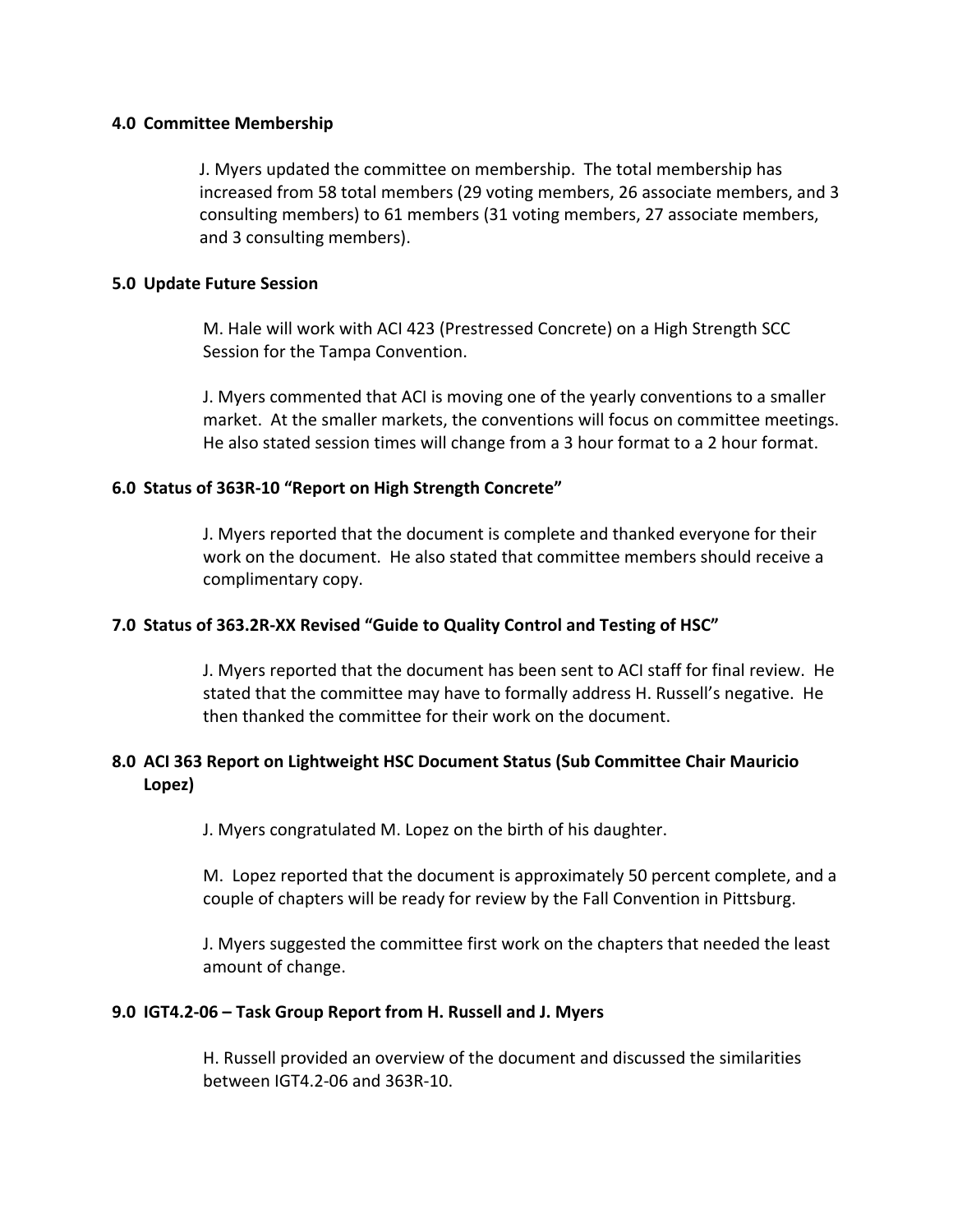M. Caldarone asked if there were any conflicts between the two documents. H. Russell replied that there were no conflicts.

H. Russell stated that the committee could ballot the document and this would provide the committee some time (2010 – 2011) to resolve negatives. Balloting the document would force members to read the document. If the document is approved, it would become a 363.3 document

S. Gross asked if the committee had inherited the ITG4.1 and ITG4.3 documents too? J. Myers responded no.

H. Russell stated that the committee has until 2018 to combine 363R‐10 and ITG4.2. M. Caldarone agreed with H. Russell and stated the goal is to marry the two documents.

J. Myers asked when the document should be balloted. No response from the committee.

# **10.0 ACI 211 – Task Group Report from R. Burg**

M. Caldarone provided an update from the subcommittee. The subcommittee found the document to be good and recommended 363 review the document. M. Caldarone stated the document (211) was heavy in some areas and light in others.

J. Myers asked the subcommittee to identify sections where improvements are needed. He asked the task group to develop a framework/structure/outline of the document. Committee members can then be assigned chapters to revise. J. Myers asked that the outline be completed by the Fall Convention in Pittsburg.

#### **11.0 Committee Presentations**

- 11.1 "Practical Experience in Quality Control of High‐strength Concrete in Chicago" by B. Hertlein and W. Quinn
- 11.2 Update on Revised "ASTM C 1600 Standard Specification for Rapid Hardening Hydraulic Cement" by J. Hicks

J. Myers thanked the gentlemen for their presentation.

J. Hicks asked the committee to adopt ASTM C 1600 as a reference document. J. Myers agreed and that ASTM C 1600 be placed in the committee's documents on the webpage.